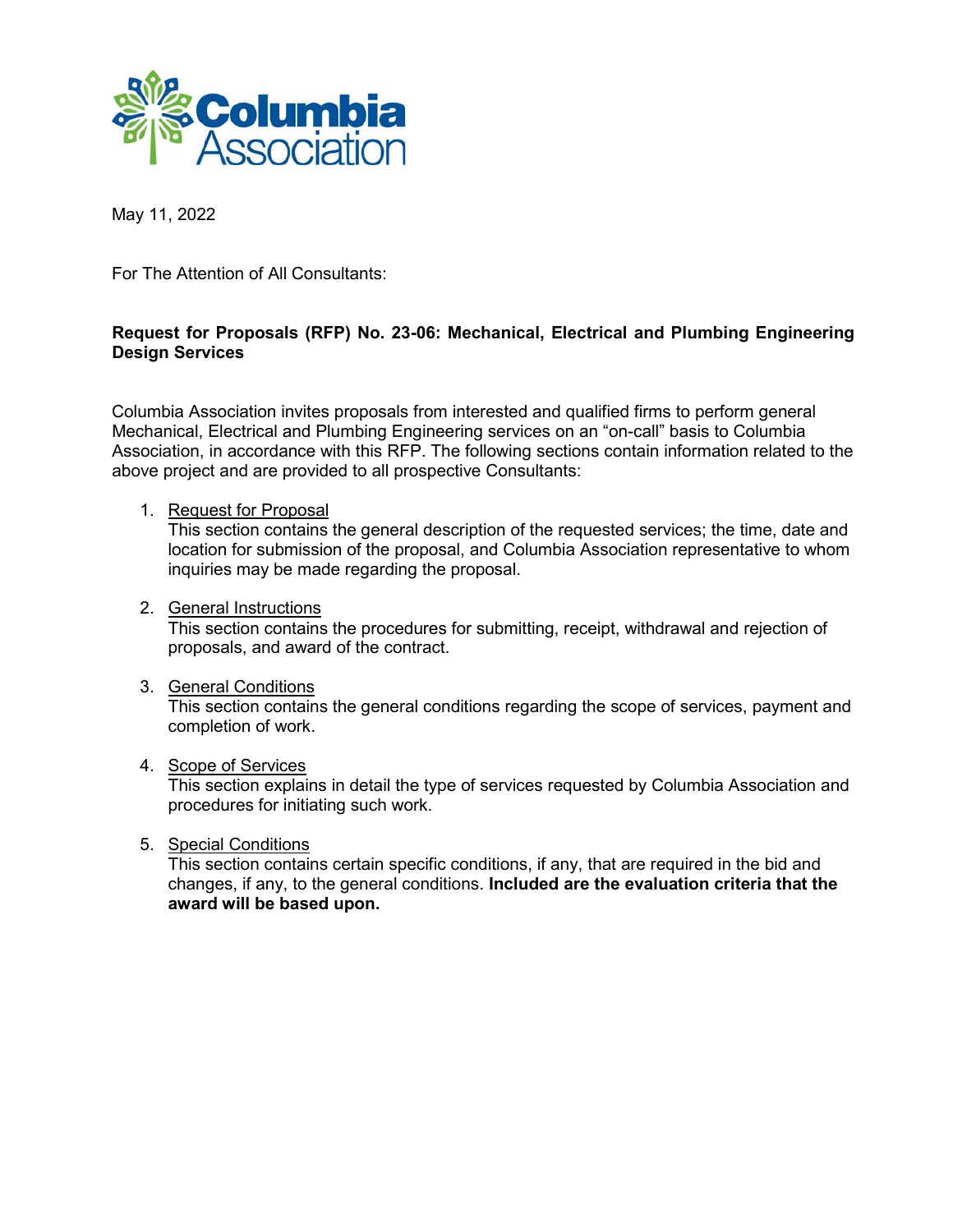**Section 1. REQUEST FOR PROPOSAL**

**RFP No.:** 23-06

**RFP Issue Date:** May 11, 2022

**RFP Project Name:** Mechanical, Electrical and Plumbing Engineering Design Services

A virtual pre-proposal meeting will be held on Thursday, May 19, 2022 at 10:00 AM. If you wish to attend, please email the name of your firm, attendee's names, and email addresses to:

[Kristin.Garvey@ColumbiaAssociation.org](mailto:Kristin.Garvey@ColumbiaAssociation.org)

Once registered, the link to the virtual meeting will be emailed to the registered attendee(s). Firms will be given the opportunity to ask questions during this meeting. Attendance at the pre-proposal meeting is not mandatory, but is strongly recommended.

Each proposal must be submitted via email as described below. Proposals submitted must include the Pricing Schedule, any explanatory comments or materials, and other attachments as required.

Each proposal must be received as follows:

E-mail: Procurement@ColumbiaAssociation.org

Date: **Wednesday, June 1, 2022**

Time: At or before 2:00 PM EST

Proposals delivered to any office location or by any other means will not be considered.

Emailed proposals must be time stamped at or before the due date and time for receipt of proposals. Emails that are time stamped after the due date and time will not be considered. Emailed proposals must have a signature affixed to the proposal prior to electronic submission. A confirmation email will be sent within one business day of receipt of the proposal. If a confirmation email is not received, please contact the Contract Administrator listed below.

Should you decide not to submit a proposal in response to this solicitation, please complete and return the No Bid Response Form which can be found on the last page of this document.

Questions regarding this Request for Proposal may be addressed to Kristin Garvey, Contract Administrator, at (410) 381-2947 or via email Kristin.Garvey@columbiaassociation.org.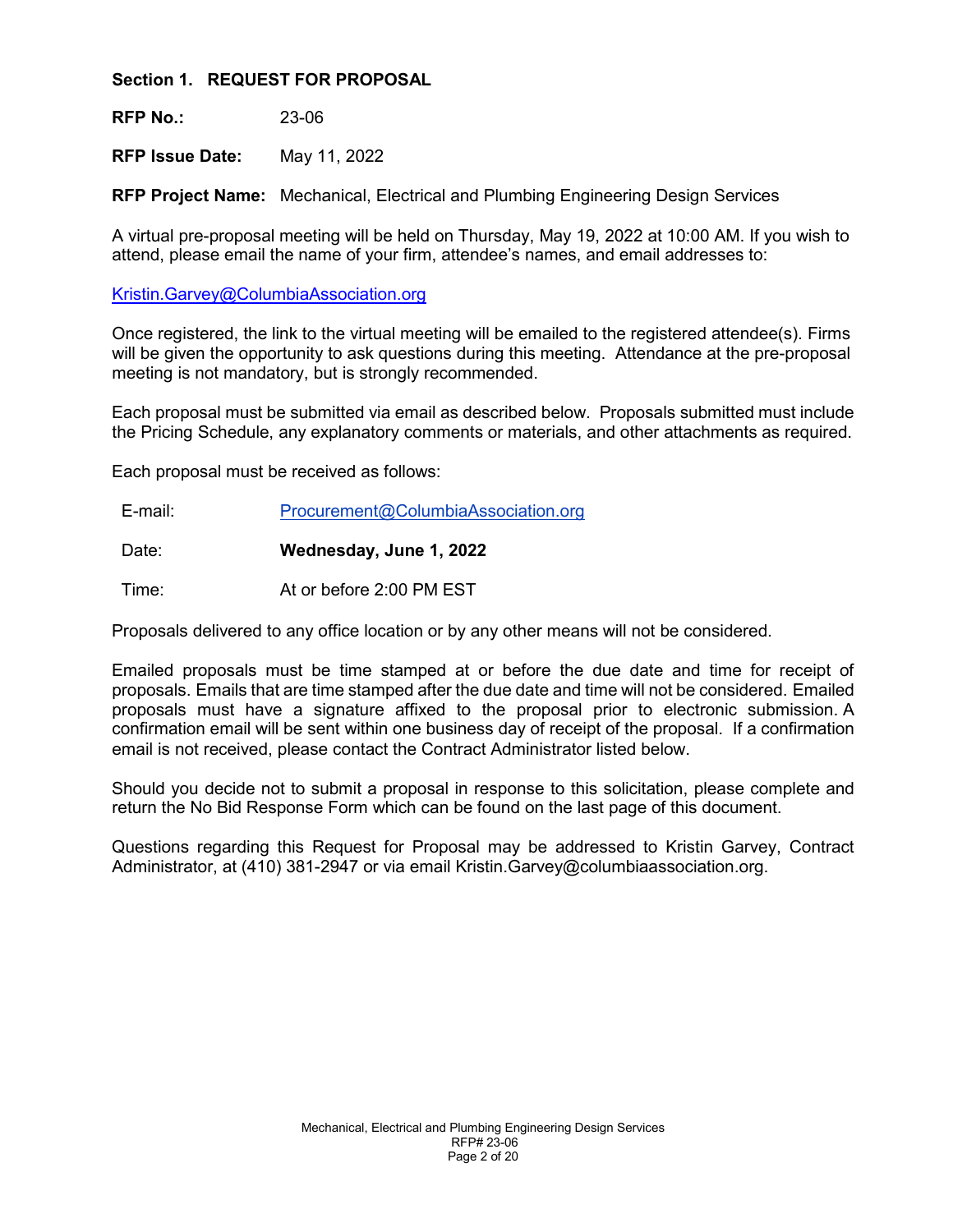## **Section 2. GENERAL INSTRUCTIONS**

### PRESUBMISSION INFORMATION

#### Examination of Proposal Documents

Consultants must examine all the RFP documents very carefully and must make their proposal after examination of the location and/or nature of the proposed work. The submission of a proposal indicates that the Consultant thoroughly understands all the terms and conditions, instructions, notices, and specifications of the proposal.

#### Assistance in Proposal Preparation

Columbia Association staff will not assist any Consultant or Consultant's agent in the actual preparation of the proposal.

#### Interpretation of Proposal Documents and Correction of Proposal Documents

Should a consultant require an interpretation or clarification of any provisions of the proposal documents or related information provided by the Columbia Association, or believe that there is an ambiguity, error, inconsistency or discrepancy in these documents or information, the consultant must notify the Columbia Association in writing at least 5 working days prior to the date set for receipt of proposal.

A Consultant who fails to request any such interpretation or clarification waives any claim for additional cost or time spent addressing any ambiguity, error, inconsistency or discrepancy in any such documents or information which is found to have been apparent at the time of receipt of proposal.

All interpretations, clarifications, corrections, changes or other directions related to these requests of Consultants will be provided in writing by the Columbia Association and sent to all prospective firms who obtained copies of the documents and information from the Columbia Association.

#### Extension of Proposal Due Date

Columbia Association may extend the proposal due date at its option. If the date is extended, Columbia Association will notify all prospective Consultants who have obtained copies of the proposal documents.

#### Response to Solicitations

In the event a Consultant does not submit a proposal on this solicitation, they should respond with an explanation as to why they were unable to do so. The return of a "No Proposal" is not considered a failure to respond.

### PREPARATION and SUBMISSION of PROPOSALS

All proposals must be:

- Received on or before the time, date and at the location specified in Section 1 of the RFP.
- Initialed by the Consultant where there are erasures or other changes in the proposal.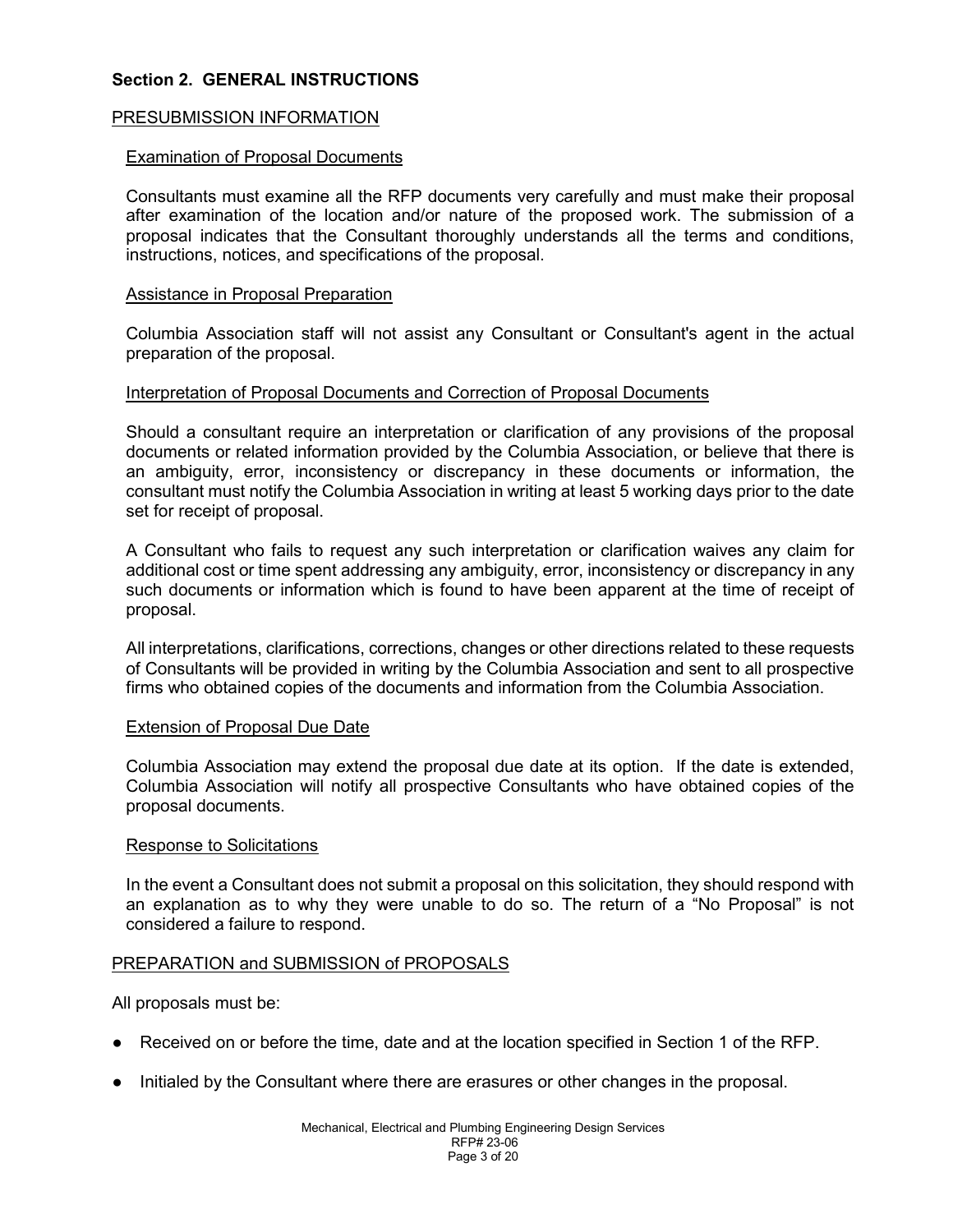- Signed in ink by authorized principals with the Consultant's legal name fully stated.
- Fully completed by the Consultant, including all information requested and any attachments that may be required.

## RECEIPT OF PROPOSALS

Oral, telephonic and telegraphic proposals will not be accepted. Proposals received after the date and time specified for receipt of proposals will not be considered for award.

### WITHDRAWAL OF PROPOSALS

All proposals shall be valid for a minimum period of ninety (90) calendar days following the due date and time specified for receipt, unless otherwise stated in Section 4, Scope of Services.

### LATE PROPOSALS, MODIFICATIONS AND WITHDRAWALS

If a Consultant submits a proposal or request for withdrawal is made after the time set for receipt of proposals, the following applies.

- A late proposal, late modification or late request for withdrawal will not be considered.
- Any proposal or modification to a proposal received after the time set for receipt of proposals is late and will not be considered for award.
- Any request for withdrawal or request for modification received after the due date for proposals is late.
- A late proposal will not be considered for award.
- Exceptions to these rules may be made when a late proposal, modification, or withdrawal would have been timely but for the action or inaction of procurement personnel directing the procurement activity.

### AWARD OF CONTRACT

The award will be made to the Consultant(s) whose proposal is most advantageous to Columbia Association. Discussions after proposals have been opened are permitted to allow clarification and changes in proposals. Judgment factors may be used not only to determine if the service offered meets the required criteria, as stated in this RFP, but also to evaluate competing proposals. Thus the quality of the service may be used as a trade-off against the price of the service and awards can then be made to the responsive and responsible Consultant whose proposal is most advantageous to Columbia Association.

Failure to enclose and submit requested data or comply with the requests as stated herein may be cause for rejection of the proposal as non-responsive.

A proposal from a non-responsible Consultant may be rejected. "Responsible" means the Consultant is capable to fully perform the contract requirements and has demonstrated integrity and reliability that assure good faith performance.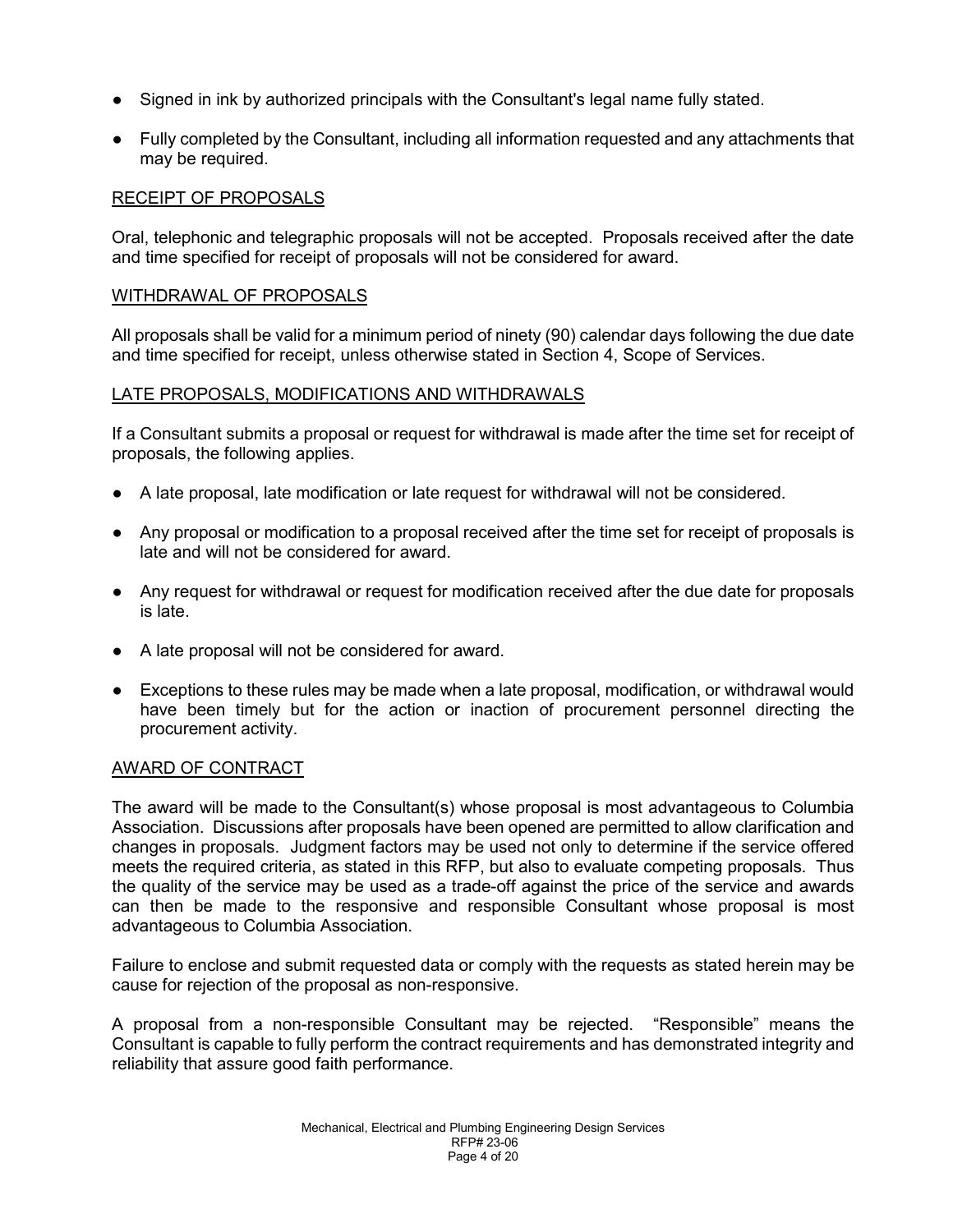If the highest ranked Consultant(s) should fail to execute the contract or deliver any insurance certificates within the time specified:

- 1. The project will be awarded to the Consultant(s) ranked next under the evaluation criteria, who shall be required to fulfill all stipulations, or
- 2. Columbia Association may reject all remaining proposals.

Columbia Association reserves the right to award in the aggregate or to make separate awards.

Columbia Association reserves the right, when reviewing proposals for award, to waive minor informalities or irregularities. The Consultant to whom the award is made will be notified at the earliest possible date.

Columbia Association reserves the right to reject any or all proposals, and to reject any or all optional items included in the proposal.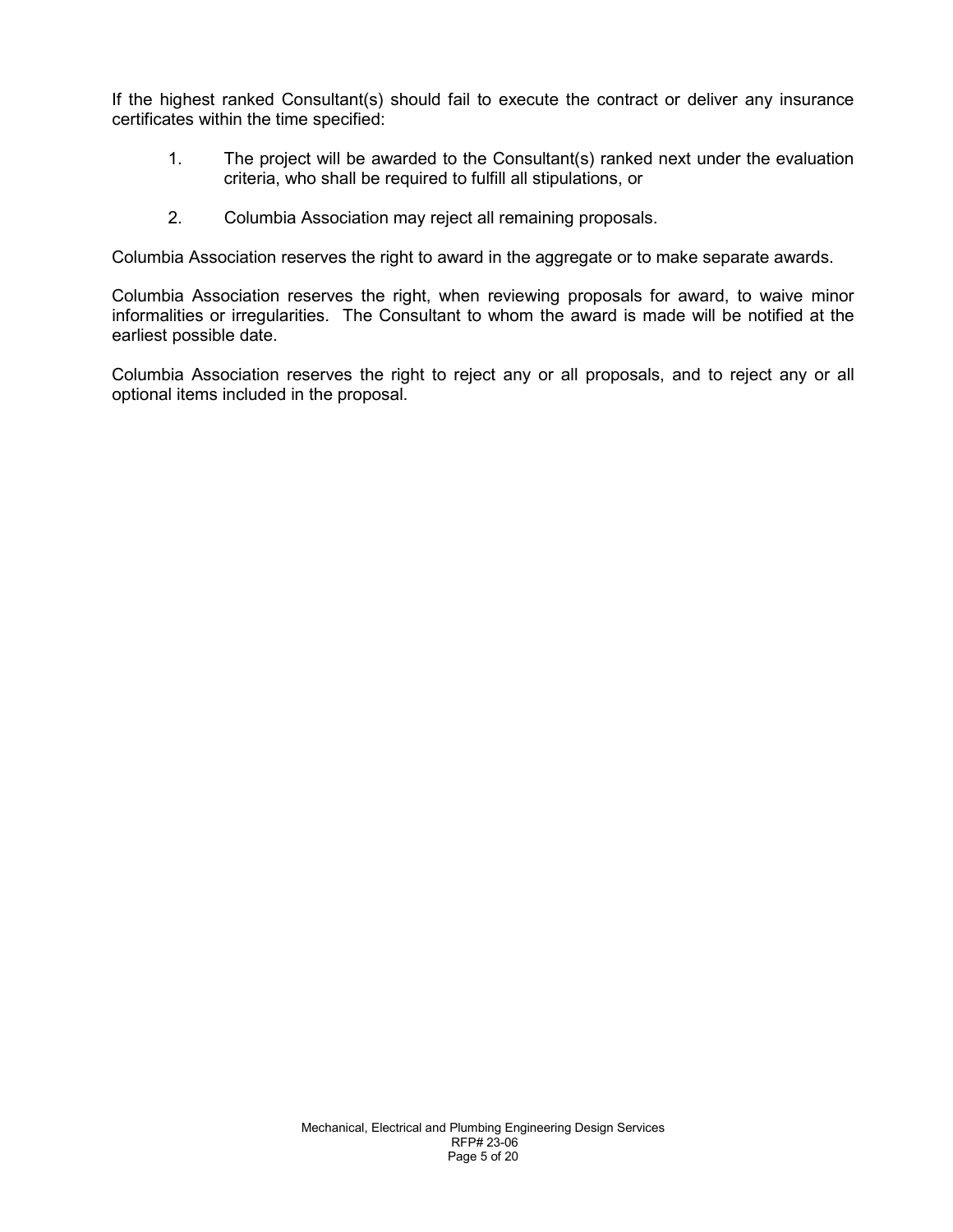## **Section 3. GENERAL CONDITIONS**

## 1. ETHICS IN PROCUREMENT

By submitting a proposal, the Consultant agrees to adhere to Columbia Association's policy on ethics in purchasing. This policy prohibits an employee and any immediate family member from receiving incentives, gifts, gratuities or favors of any kind from Consultants seeking business or engaged in business transactions with Columbia Association. Neither the employee nor any of the employee's immediate family had or will have involvement in or influence in any way the selection of a Consultant to do business with Columbia Association whereby the employee or the employee's immediate family will receive personal benefit.

## 2. MINORITY BUSINESS ENTERPRISE POLICY

Minority Business Enterprises, Women Owned Business Enterprises and Disabled Owned Business Enterprises will be afforded equal opportunity to submit Bids or Proposals in response to this Procurement and will not be subject to discrimination on the basis of race, color, sex, or national origin in consideration for award.

Columbia Association will establish guidelines and document efforts to attain its goal to procure Fifteen Percent (15%) of the total dollar value in eligible procurements from MBEs, WBEs and DBEs.

CA recognizes Minority Business Enterprise (MBE) certification from the State of Maryland, Howard County, MD and the City of Baltimore. Please provide with your proposal a copy of your certificate if you are certified with any of these governmental agencies.

### 3. SUSTAINABILITY

Columbia Association is committed to the procurement of goods and services that have less detrimental environmental and social impacts than competing goods and services. IFBs and RFPs shall endeavor, to the extent possible, to specify sustainable goods and services, and at the same time consider the value received and benefit to the environment in return for the expenditure. Goods and services should, for example, be more energy efficient, conserve water, reduce the use of fuel, generate less pollution and toxins, use recycled materials, and/or minimize waste.

### 4. SPECIFICATIONS

All work must be furnished in accordance with the Scope of Services Section of the RFP.

### 5. ESTIMATES MADE BY THE COLUMBIA ASSOCIATION

Any quantities or dollar values given by Columbia Association as estimates or approximates, or as-needs requirements, are given as a general guide for preparing the proposal but are not guaranteed amounts. They represent the best estimate of Columbia Association but are subject to increase or decrease, or modification. Any such variance will not change the unit prices to be paid for the product or services.

### 6. PAYMENT

Columbia Association will make payment after acceptance of the work and submission by the Consultant of a properly prepared invoice within thirty days. Invoice shall be structured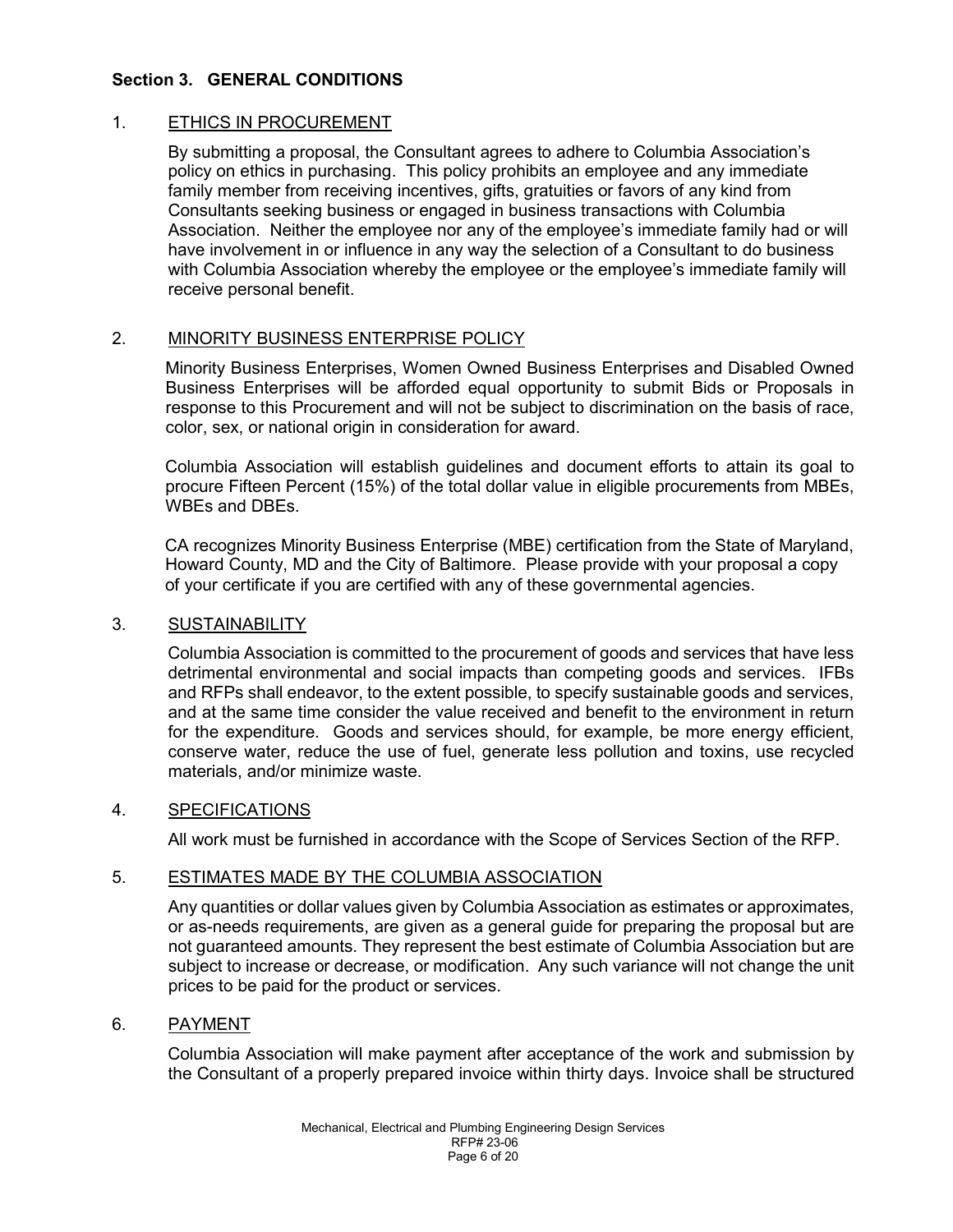to have a line item for each phase of work with the appropriate amount assigned to that phase of work. The Consultant shall submit a monthly invoice, billing for that percentage of work completed. With each invoice, Consultant shall submit a description of work performed for which they are billing.

## 7. COMPLETION OF WORK

Upon award, Consultant must be prepared to complete and deliver the work within the time stated in Section 4. Scope of Services.

## 8. TAX STATUS

Columbia Association is a non-profit corporation under the laws of the State of Maryland. Columbia Association is subject to the State of Maryland 6% sales and use tax.

## 9. TERMINATION FOR DEFAULT

If the Consultant fails to fulfill its obligations under this contract properly and on time, or otherwise violates any provision of the contract, Columbia Association may terminate the contract by written notice to the Consultant. The notice shall specify the acts or omissions relied upon as cause for termination. All finished or unfinished work provided by the Consultant shall, at Columbia Association's option, become Columbia Association's property. Columbia Association shall pay the Consultant fair and equitable compensation for satisfactory performance prior to receipt of notice of termination, less the amount of damages caused by the Consultant's breach. If the damages are more than the compensation payable to the Consultant, the Consultant will remain liable after termination and Columbia Association can affirmatively collect damages.

## 10. TERMINATION FOR CONVENIENCE

The performance of work under this contract may be terminated by Columbia Association in accordance with this clause in whole, or from time to time in part, whenever Columbia Association shall determine that such termination is in the best interest of Columbia Association. Columbia Association will pay all reasonable costs associated with this contract that the Consultant has incurred up to the date of termination and all reasonable costs associated with termination of the contract. However, the Consultant shall not be reimbursed for any anticipatory profits that have not been earned up to the date of termination.

### 11. CONFIDENTIALITY

Consultants should identify those portions of their proposals that they deem to be confidential, proprietary information or trade secrets and provide justification why such materials, upon request, should not be disclosed.

### 12. MARYLAND LAW

The laws of the State of Maryland shall govern the interpretation of the contract resulting from this RFP and enforced in any court of competent jurisdiction in Howard County, Maryland.

### 13. FEDERAL TAX IDENTIFICATION OR SOCIAL SECURITY NUMBER

Columbia Association requires that all invoices be identified with the Consultants Federal Tax Identification number or Social Security Number.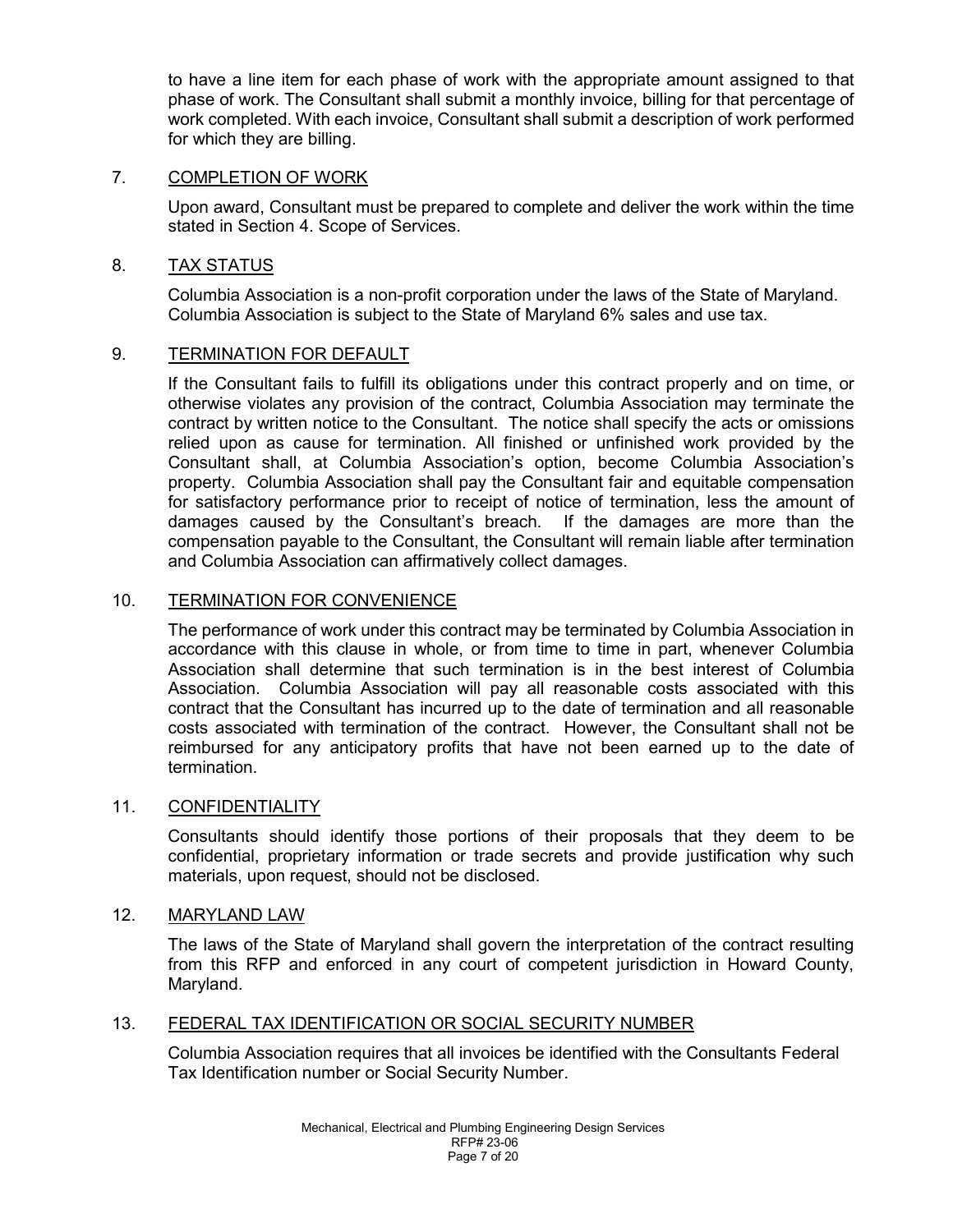# **Section 4. SCOPE OF SERVICES**

## BACKGROUND

Columbia Association (CA) is a nonprofit community services corporation that works in the service of Columbia, Maryland, a nationally recognized planned community that's home to approximately 100,000 people and several thousand businesses. The mission of this unique organization is to enhance the quality of life for people living and working in Columbia. It has grown with the community into a multimillion-dollar operation that is integrated into nearly every aspect of Columbia life.

The CA team strives each and every day to enrich the quality of life in Columbia by cultivating meaningful experiences and providing unique opportunities in our community, all through the lens of responsible stewardship. CA is committed to offering a wide range of services, programs and facilities that prioritize inclusion, protect the environment and promote wellness in all aspects. CA owns and operates a comprehensive network of community facilities and amenities, many of which are free and accessible to anyone who wishes to utilize them. These spaces ensure we are respecting and protecting the environment while giving people of all ages and backgrounds a place to learn and grow. That includes:

- Three lakes and more than 40 ponds
- Nearly 3,600 acres of open space
- 165 tot lots
- 95 miles of pathways
- 23 outdoor pools
- An indoor swim center and Splashdown
- Three large fitness/recreation clubs
- Columbia Ice Rink, an indoor Olympic-sized facility
- Columbia Art Center
- Youth & Teen Center
- Two indoor tennis clubs, including the nationally-recognized Long Reach Tennis Club
- Three outdoor tennis clubs
- Two golf clubs
- SportsPark with mini-golf, batting cages, a skate park and picnic pavilions

In addition to managing these facilities and open space assets, which includes a large selection of classes, workshops, coaching and social leagues, CA provides a wide variety of programming across Columbia, including year-round events at the Downtown Columbia Lakefront, before and after school care, international and multicultural events and a variety of summer camps.

For additional information about Columbia Association, visit our website at [ColumbiaAssociation.org.](http://www.columbiaassociation.org/)

### PURPOSE

CA seeks proposals from qualified and experienced mechanical, electrical and plumbing (MEP) engineering firms interested in performing professional services on an "on-call" basis to Columbia Association. CA is responsible for the development of new and the renovation of existing recreational facilities in Columbia, Maryland. To accomplish that responsibility, CA periodically has the need for consulting MEP engineering services. Typical project needs would include: design of new and replacement HVAC equipment, commissioning services for new HVAC equipment, design of new and replacement plumbing equipment, design of new and replacement electrical equipment, permit applications and securing approvals from regulatory agencies. CA does not have a specific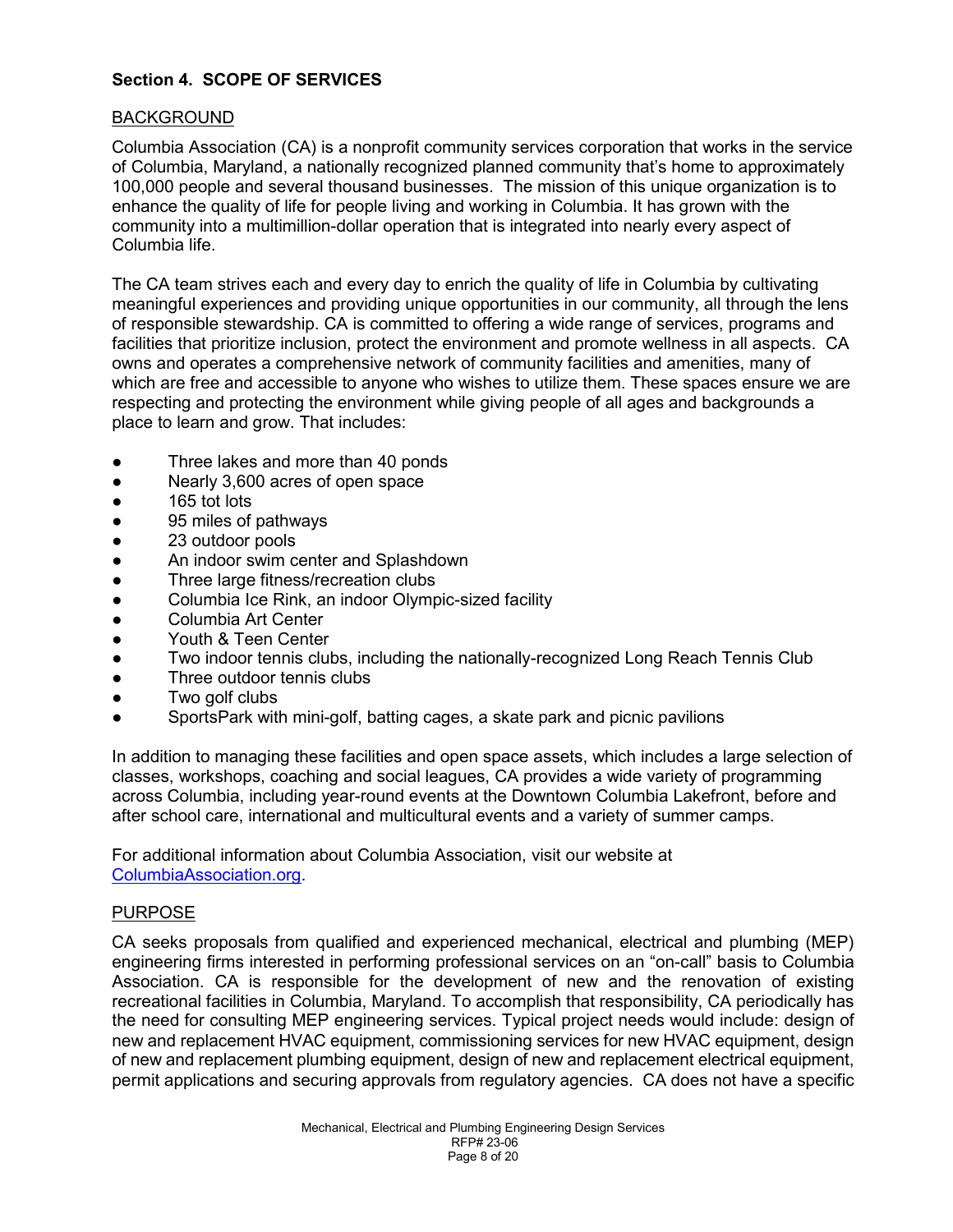list of potential projects for which MEP engineering services may be needed at this time. Responses to this invitation are to primarily address the consultant's qualifications, rates for the persons performing the services (hourly billing rates), and past experience.

The awarded firm or firms shall provide mechanical, electrical and plumbing engineering services as requested. Consultant shall have demonstrated knowledge and experience in local and state building codes, ASHRAE standards, building energy codes, national plumbing and electrical code standards and ADA code requirements. Consultant shall develop complete mechanical, electrical and plumbing design plans and specifications, and provide support to the bidding, request-forinformation (RFI) process, and construction management as needed. Consultant shall also:

- Develop heating and cooling load calculations, electrical load calculations, faultcurrent analysis and life cycle cost analysis.
- Support equipment selection and comparative analysis.
- Support evaluation of existing conditions and/or project requirements to inform design scope.
- Support applications for various types of utility rebates.
- Ensure all deliverables (Design documents and specifications) shall be made available in electronic format including, but not limited to, WORD format, Adobe Reader format, and AutoCAD format.
- Assist CA in obtaining required approvals from any authorities having jurisdiction.
- Assist CA in evaluating General Contractors' proposals for the work.
- Provide commissioning services for new or large construction projects
- Support energy audits and/or facility condition assessments for MEP systems

# INTENT

The intent of this Request for Proposals is to solicit proposals for MEP engineering services at various Columbia Association facilities. New construction and large renovation projects greater than \$50,000 will be bid separately.

# CONTRACT TERM

The initial contract term will be July 1, 2022 through June 30, 2023. This contract may be renewed for four (4) additional one year periods upon mutual agreement of both parties.

# ESTIMATED ANNUAL EXPENDITURE

The estimated annual expenditure for MEP engineering services is \$200,000.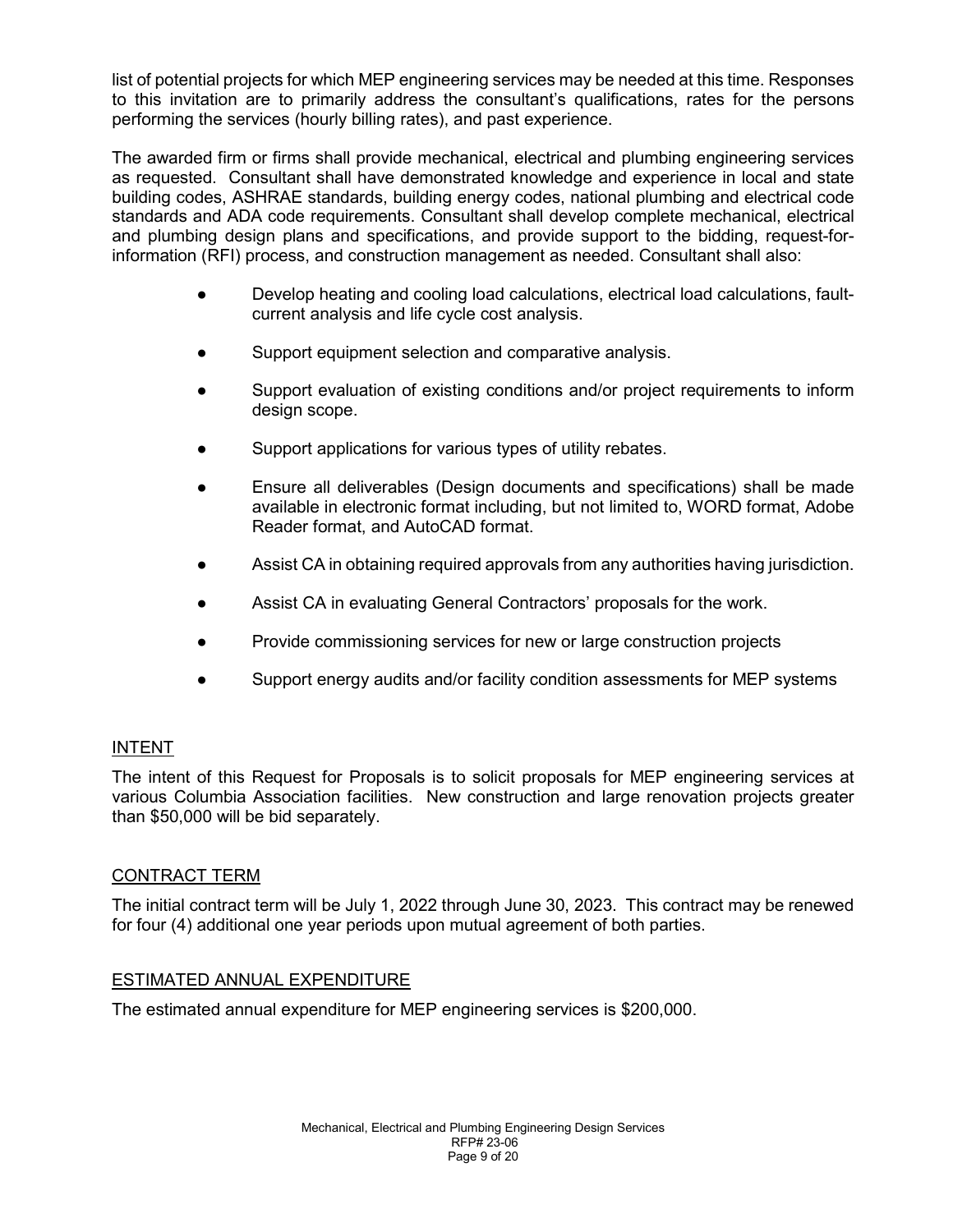## TERMS AND CONDITIONS

- A. *Terms of Proposed Consultant Agreement:*
	- 1. Initial twelve month contract beginning July 1, 2022 through June 30, 2023 with the option to renew for four (4) additional one year periods upon mutual agreement of both parties.
	- 2. If the option to renew a contractual agreement for an additional year is exercised, the price adjustment upward or downward in accordance with increases or decreases in prices announced by the U.S. Department of Labor, Consumer Price Index, all items, unadjusted, urban areas (CPI-U) for the twelve (12) month period ending in December of each contract year, may be requested with the written approval of the Columbia Association.
	- 3. The Consultant agreement shall identify and confirm hourly rates at which services provided would be invoiced, for all "labor" categories. A complete itemized list of hourly billing rates must be submitted in your proposal.
	- 4. The list of hourly billing rates should include all markups and "factors", including: profit, overhead, insurance, direct labor cost, etc.
	- 5. Once the need for a task is established and the estimated value of that task is under \$50,000, the project will be assigned to one of the MEP firms under contract, and CA's commitment will be evidenced in the form of a Purchase Order.
	- 6. Projects for which Consultant services are needed and are expected to exceed \$50,000 will be formally bid separately.
	- 7. Prior to final approval by Columbia Association, the Consultant shall correct and revise all documents, as necessary to comply with the original request and directives of the Owner.
	- 8. All submissions shall be subject to update and editing, as determined by reviewing agencies comments and jurisdictional staff input, without additional cost to Columbia Association.
	- 9. The Owner shall not be liable for any costs due to changes or revisions which would increase the scope of work originally negotiated and agreed to, unless a change order has been formally negotiated which authorizes additional services.
	- 10. Payments to the Consultant for services agreed to and contracted for (via a Purchase Order) will be made monthly in proportion to services performed, upon submission of a proper invoice.
- *B. Projects:*

Columbia Association does not have a specific list of potential projects for which MEP engineering services may be needed at this time. CA has HVAC equipment ranging from  $\frac{3}{4}$  ton units to 40 ton units comprising of package units, ductless split systems, split systems, geothermal systems, oil burners and water source heat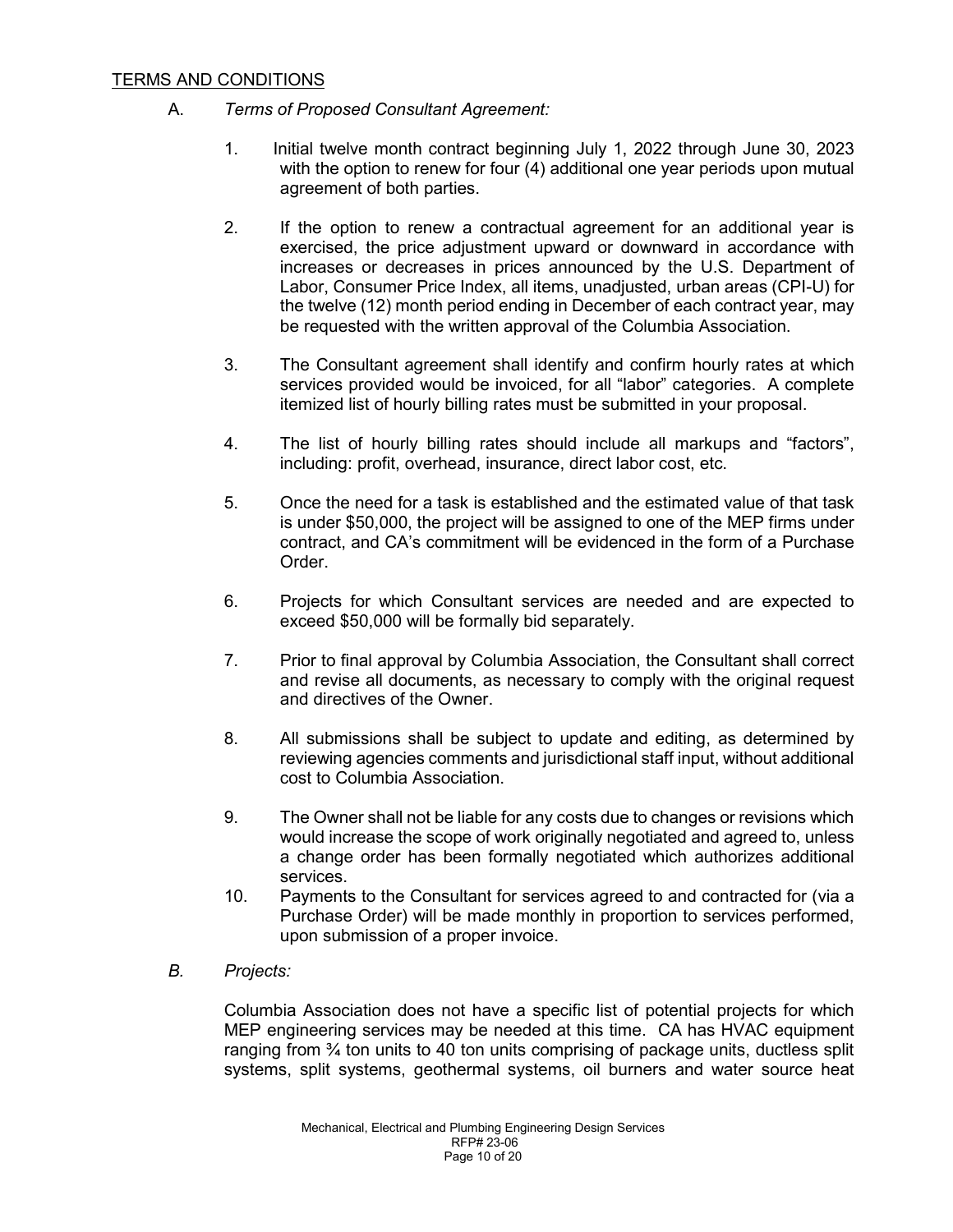pumps. CA has plumbing units ranging from insta-hots, tankless water heaters to boilers with associated storage tanks. Example projects include developing specifications and plans for:

- Replacement HVAC package units and or split systems
- Domestic hot water and or pool heating systems leveraging condensing boilers, ondemand water heaters, and tank water heaters
- Infrared space heating systems
- Solar photovoltaic systems (ground and roof mounted)
- Dehumidification system replacement
- Electrical service upgrades that may include new transformers, distribution panels, and breaker panels
- Domestic and pool plumbing system renovations
- Complex lighting retrofits with controls, dimming, and photometric performance requirements

## ATTACHMENTS INCLUDED

1. EXHIBIT A: 2022 CA HVAC Mechanical Index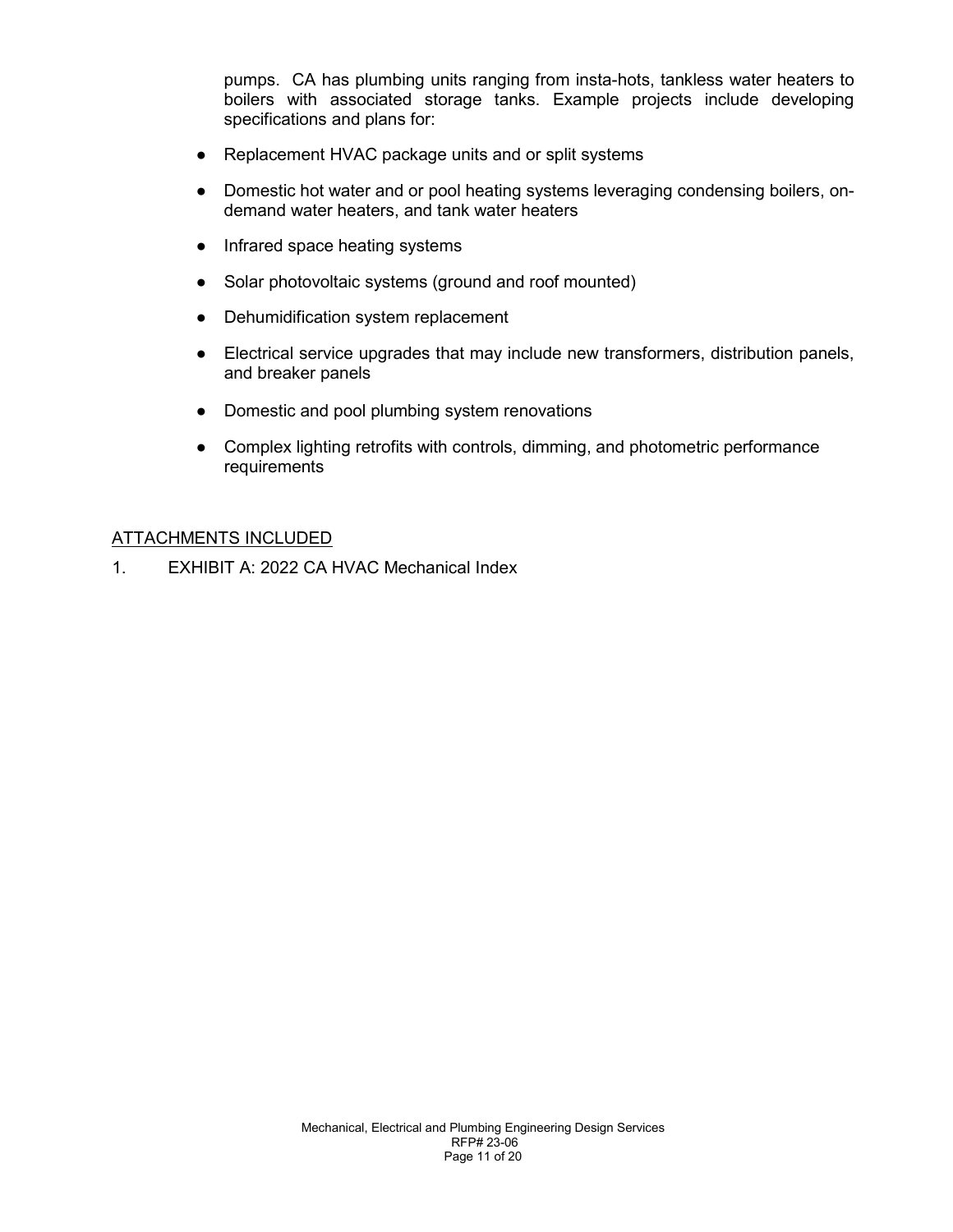## **Section 5. SPECIAL CONDITIONS**

### COVID-19 TERMS AND CONDITIONS

The Contractor agrees that it shall comply with all COVID-19 restrictions, guidelines and protocols set by the Centers for Disease Control, the State of Maryland and Howard County, Maryland that are in effect during the term of this Contract. Such restrictions and guidelines may include, but are not limited to, requirements regarding social distancing, the use of face masks or other protective wear and limits on the number of persons permitted in the work area.

The Contractor acknowledges that COVID-19 is a highly contagious disease and even the most rigorous safety precautions cannot guarantee against the risk of exposure or infection. The Contractor further acknowledges the risk that any person employed by the Contractor may be exposed to or infected by COVID-19 while providing work under this contract and that such exposure or infection may result in bodily injury, illness, permanent disability and death. In providing work under this Contract, the Contractor assumes the risk of its employees' exposure to and infection from COVID-19. The Contractor agrees to accept responsibility for any injury (including, but not limited to, bodily injury, disability and death), illness, damage, loss, claim, liability, or expense, of any kind that the Contractor's employees, agents, or representatives may experience or incur in connection with the provision of work under this contract and agrees to indemnify CA against any such claims and liabilities.

### INSURANCE REQUIREMENTS

The firm shall maintain the following insurance policies during the term of this Contract: Broad Form General Liability \$2,000,000 combined single limit for property damage and bodily damage; Business Automobile \$1,000,000 combined single limit for property damage and bodily injury; Workers compensation statutory limits; and Professional Liability coverage (E&O) minimum of \$1,000,000. All policies shall name CA as an additional insured and in the event that the Contractor receives from an insurer any notice of cancellation, non-renewal or any other modification of any of the insurance policies required under this contract, Contractor shall give written notice to CA within 24 hours of receipt of such document. Certificates of insurance evidencing such coverage's are to be supplied to CA at the time of Contractor's execution of the Contract.

### AWARD

Award will be made to the responsive and responsible firm(s) that are rated highest in accordance with the evaluation criteria stated herein. Columbia Association reserves the right to interview firms prior to award.

### PRIMARY, SECONDARY AWARDS

CA reserves the right to make multiple (primary, secondary, etc.) awards. Sources other than the primary source will be used only when service/response is required and cannot be provided by the primary source. "Back-Up" or secondary awardee agrees that they may or may not receive purchase orders from the resultant contract depending upon the performance of the primary awardee. However, secondary awardee for the entire contract period must honor its contract with CA as a backup with all terms, conditions, specifications and contract pricing remaining in full force and effect.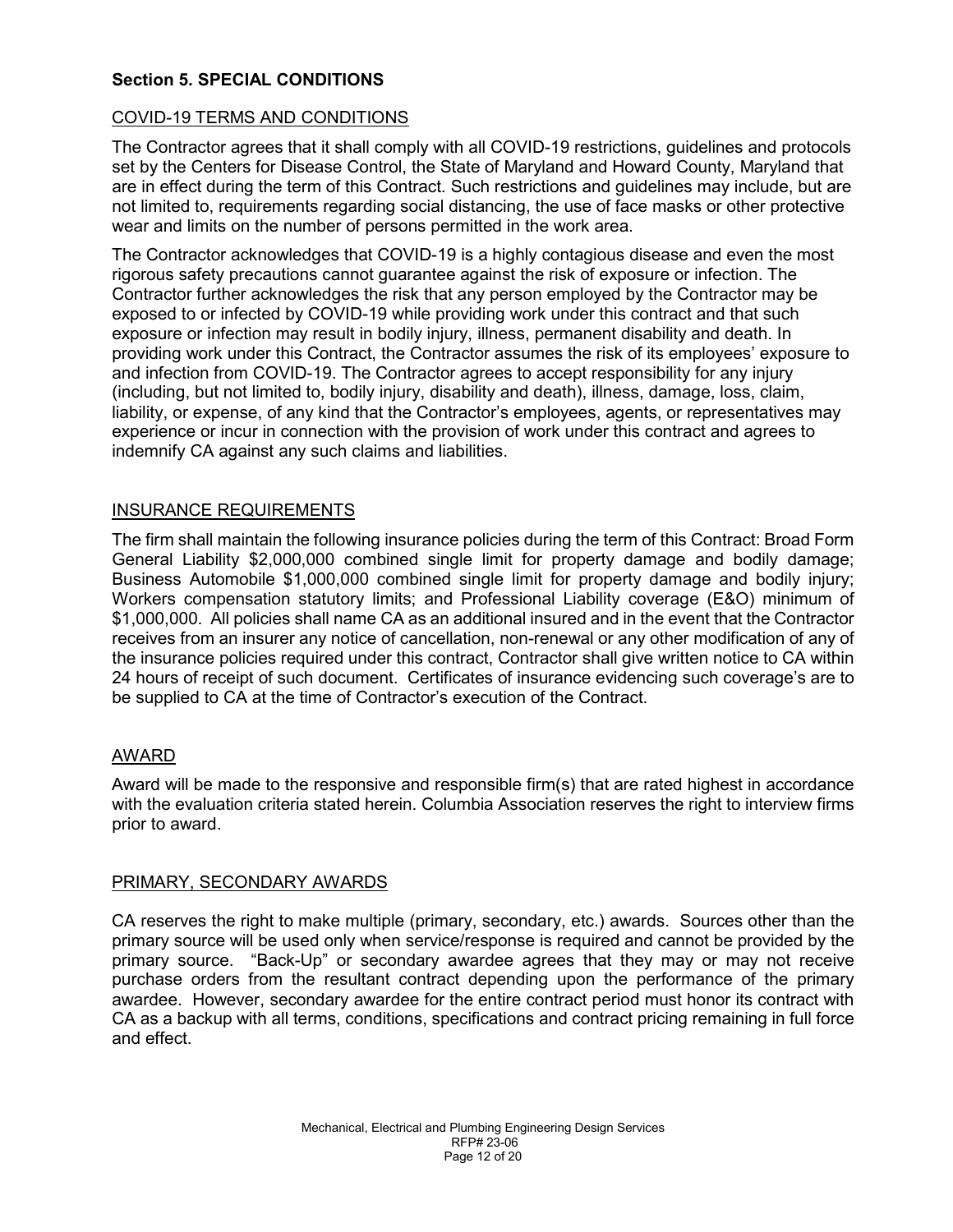## PROPOSAL FORMAT

The following section provides the requested format for submission of proposals. All proposals must comply with the following format to allow the selection committee to fairly evaluate all proposals. The proposal should be submitted with section dividers corresponding to the sections that follow.

- 1. Cover Letter and Executive Summary Include an introductory letter stating the prime consultant's name and correspondence information, such as contact person's name, e-mail address, firm address, telephone number, fax number and address. Include a discussion regarding the distinctive capabilities of the firm and why the firm is uniquely qualified to render the necessary services. Original signature of an officer or other person who is capable of contractually committing the firm.
- 2. An introduction to the firm, with a brief overview of relevant information regarding the firm and key employees.
	- A. Project references similar in type, nature and size to those anticipated.
	- B. Identify the key persons, their role in the firm and on past projects, and resumes for each.
- 3. Hourly invoice rates, identified according to the following labor/task titles, if appropriate:
	- A. Principal
	- B. Senior Mechanical Engineer
	- C. Mechanical Engineer
	- D. Senior Electrical Engineer
	- E. Electrical Engineer
	- F. Senior Plumbing Engineer
	- G. Plumbing Engineer
	- H. Draft Person / CADD Designer
	- I. Project Manager
	- J. Secretarial/Administrative
- 4. Photos or renderings of previous projects which highlight experience and capabilities.

### PROPOSAL EVALUATION CRITERIA (SCORING)

|                              | Qualifications and experience (with respect to projects<br>similar in type, nature and size to those anticipated).                                                                                         | 50 points         |
|------------------------------|------------------------------------------------------------------------------------------------------------------------------------------------------------------------------------------------------------|-------------------|
| 2.                           | Hourly rates                                                                                                                                                                                               | 30 points         |
| 3.                           | References of prior clients from whom Consultant has<br>provided similar services. Please include with your<br>submittal the names, address and phone number of<br>three references for similar contracts. | 15 points         |
| 4.                           | Cover letter and executive summary.                                                                                                                                                                        | 5 points          |
| <b>TOTAL POSSIBLE POINTS</b> |                                                                                                                                                                                                            | <b>100 POINTS</b> |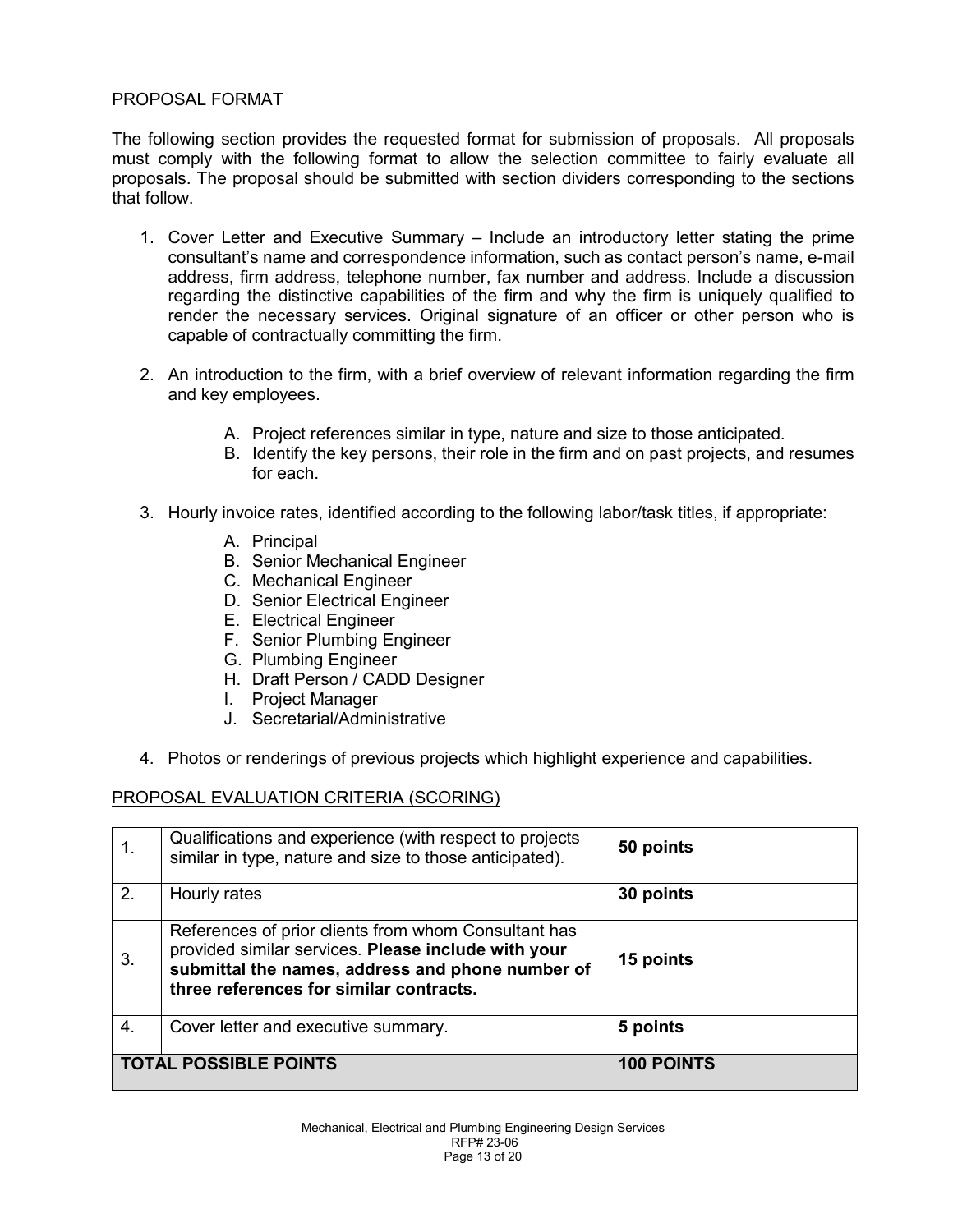# POST CONTRACT AWARD PROCEDURES

# *SERVICES TO BE PROVIDED & PROCEDURES FOR REQUESTING MEP FIRM'S PROPOSALS*

# 1. PROPOSAL DEVELOPMENT PHASE

When Columbia Association is in need of Consultant services, it will provide the Consultant with a statement of the services to be provided by the MEP firm in the form of a Request for Proposal. The time of performance, or the time in which the services are to be completed, shall also be specified by Columbia Association. The Consultant shall submit a proposal of hours required to complete the scope of work and a total not-to-exceed amount. Upon receipt of the firm's proposal Columbia Association reserves the right to either accept the proposal and authorize the Consultant to proceed, or reject the proposal, or negotiate further with the firm to reach a mutually agreeable proposal.

Columbia Association and MEP engineering staff may meet as necessary to discuss a proposed project or services, and review the requirements thereof prior to the firm submitting their proposal. Columbia Association reserves the right to reject all proposals.

## 2. DESIGN AND CONSTRUCTION DOCUMENT PHASE

Upon acceptance of the MEP engineering firm's proposal and the issuance of Columbia Association's Notice to Proceed/Purchase Order, the firm shall prepare detailed designs, and construction or "working" drawings and technical specifications as necessary. Said documents shall illustrate and describe all aspects of construction for each project in compliance with prevailing codes and ADA requirements, and be compatible with Columbia Association's desires and intent as represented by the guidelines provided by Columbia Association (in its request for proposal and/or any modifications thereafter). Upon approval of the drawings and specifications by Columbia Association, the firm will furnish:

- a. One (1) complete set of reproducible drawings for Columbia Association
- b. Three (3) complete sets of drawings with original wet engineering stamp and original wet signature on each drawing and three (3) complete sets of specification sheets with original wet engineering stamp and original wet signature on the cover page for the specification book suitable for submission to Howard County Division of Inspection, Licensing, and Permitting (DILP)
- c. One (1) complete set of drawings in Adobe Portable Document Format (.pdf) and AutoCAD on flash drive and/or sent electronically.
- d. One (1) set of the technical specifications in Microsoft Word or compatible software on flash drive and/or sent electronically.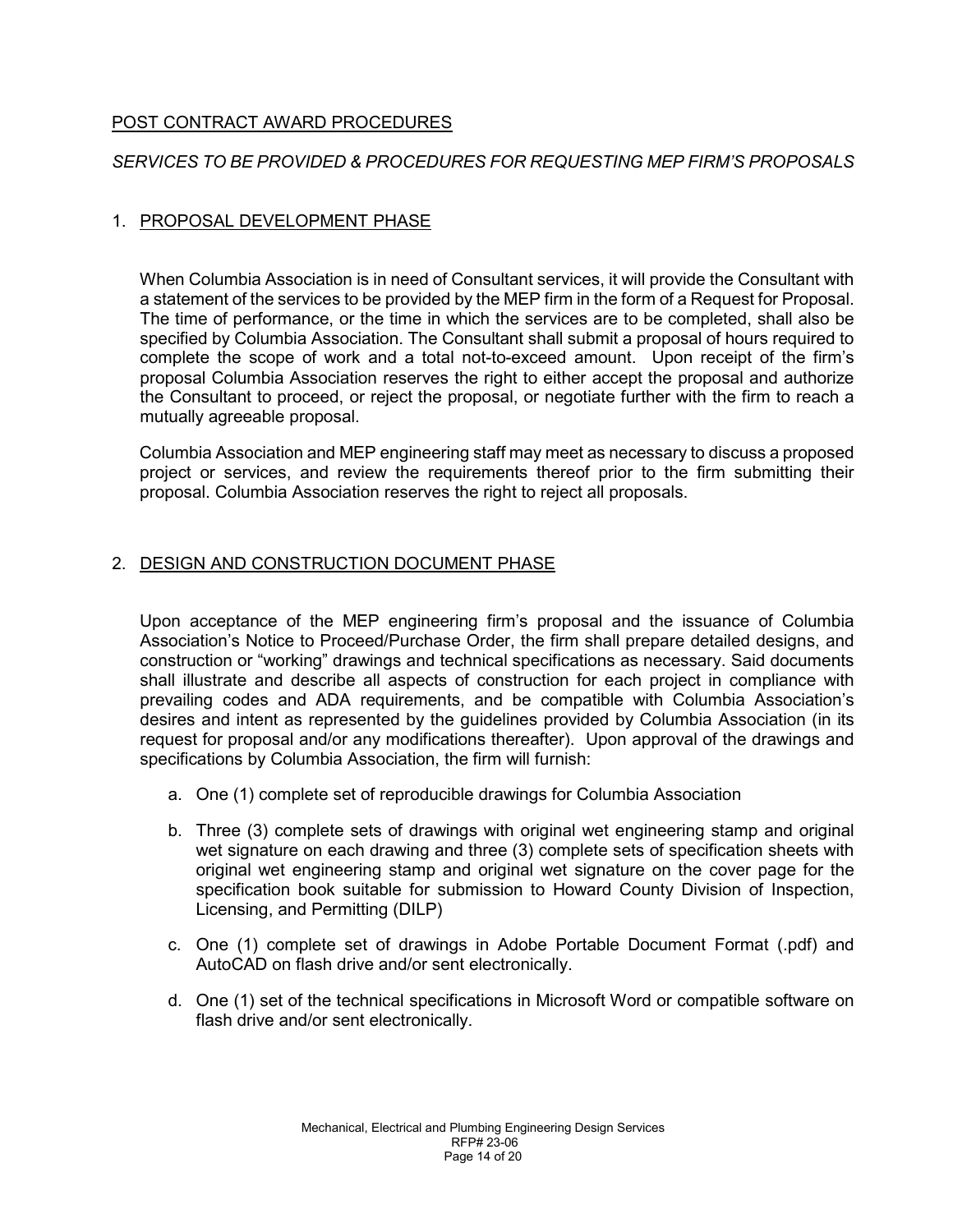Columbia Association acknowledges the MEP's engineering drawings and specifications as instruments of a professional service. The drawings and specifications prepared under this agreement by the Consultant and any Sub-Consultants shall become the property of Columbia Association upon completion of the work. Columbia Association may request a copy of the drawings in CAD format for future use. In such a case, Consultant will provide the Owner with the CAD drawings and the Owner will execute a release upon Consultant's request.

Columbia Association reserves the right to request (in its original request for proposal) progress submittals, such as the schematic phase and design development phase, for review approval.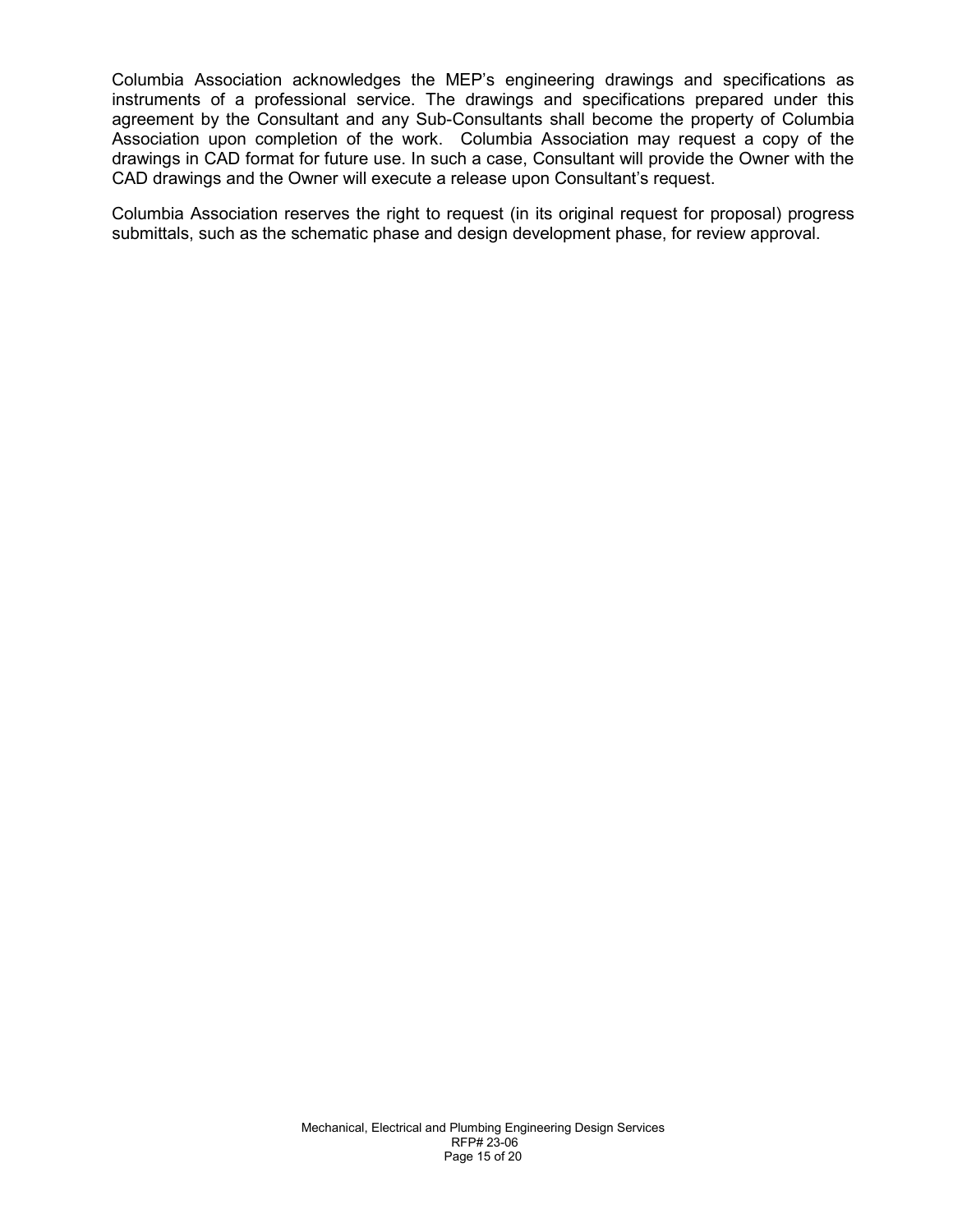## **VENDOR/FIRM INFORMATION**

| FEDERAL TAX IDENTIFICATION NUMBER: _________________________                                                         |  |  |  |  |
|----------------------------------------------------------------------------------------------------------------------|--|--|--|--|
|                                                                                                                      |  |  |  |  |
|                                                                                                                      |  |  |  |  |
| <u> 1989 - Johann John Harry Harry Harry Harry Harry Harry Harry Harry Harry Harry Harry Harry Harry Harry Harry</u> |  |  |  |  |
|                                                                                                                      |  |  |  |  |
|                                                                                                                      |  |  |  |  |
|                                                                                                                      |  |  |  |  |
|                                                                                                                      |  |  |  |  |
|                                                                                                                      |  |  |  |  |

**CA recognizes Minority Business Enterprise (MBE) certification from the State of Maryland, Howard County, MD and the City of Baltimore. Indicate below if your firm is certified with any of these governmental agencies and provide a copy of your certification letter with your bid.** 

#### **MBE Status:**

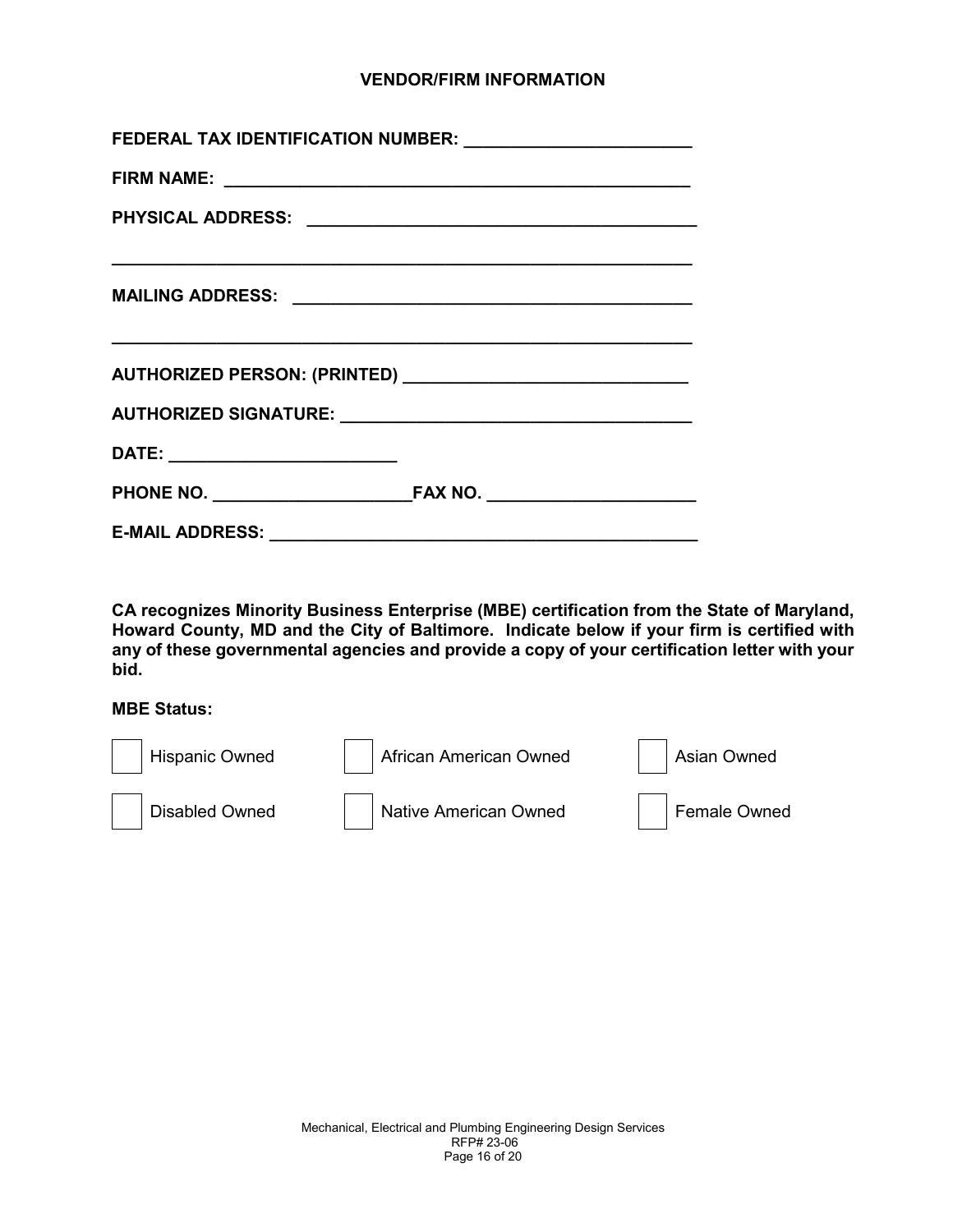## **REFERENCES**

| Reference #1:                                                                                                                                                                                                                       |  |  |  |  |
|-------------------------------------------------------------------------------------------------------------------------------------------------------------------------------------------------------------------------------------|--|--|--|--|
|                                                                                                                                                                                                                                     |  |  |  |  |
| Person to Contact: <u>______________________________</u>                                                                                                                                                                            |  |  |  |  |
|                                                                                                                                                                                                                                     |  |  |  |  |
|                                                                                                                                                                                                                                     |  |  |  |  |
| Contract Amount: <u>Contract Amount: Contract Amount: Contract Amount: Contract Amount: Contract Amount:</u>                                                                                                                        |  |  |  |  |
|                                                                                                                                                                                                                                     |  |  |  |  |
| Reference #2:                                                                                                                                                                                                                       |  |  |  |  |
|                                                                                                                                                                                                                                     |  |  |  |  |
|                                                                                                                                                                                                                                     |  |  |  |  |
|                                                                                                                                                                                                                                     |  |  |  |  |
|                                                                                                                                                                                                                                     |  |  |  |  |
| Contract Amount: <u>Contract Amount: Contract Amount: Contract Amount: Contract Amount: Contract Amount:</u>                                                                                                                        |  |  |  |  |
|                                                                                                                                                                                                                                     |  |  |  |  |
| Reference #3:                                                                                                                                                                                                                       |  |  |  |  |
|                                                                                                                                                                                                                                     |  |  |  |  |
| Person to Contact: <u>contact:</u> contact: contact: contact: contact: contact: contact: contact: contact: contact: contact: contact: contact: contact: contact: contact: contact: contact: contact: contact: contact: contact: con |  |  |  |  |
|                                                                                                                                                                                                                                     |  |  |  |  |
|                                                                                                                                                                                                                                     |  |  |  |  |
|                                                                                                                                                                                                                                     |  |  |  |  |
|                                                                                                                                                                                                                                     |  |  |  |  |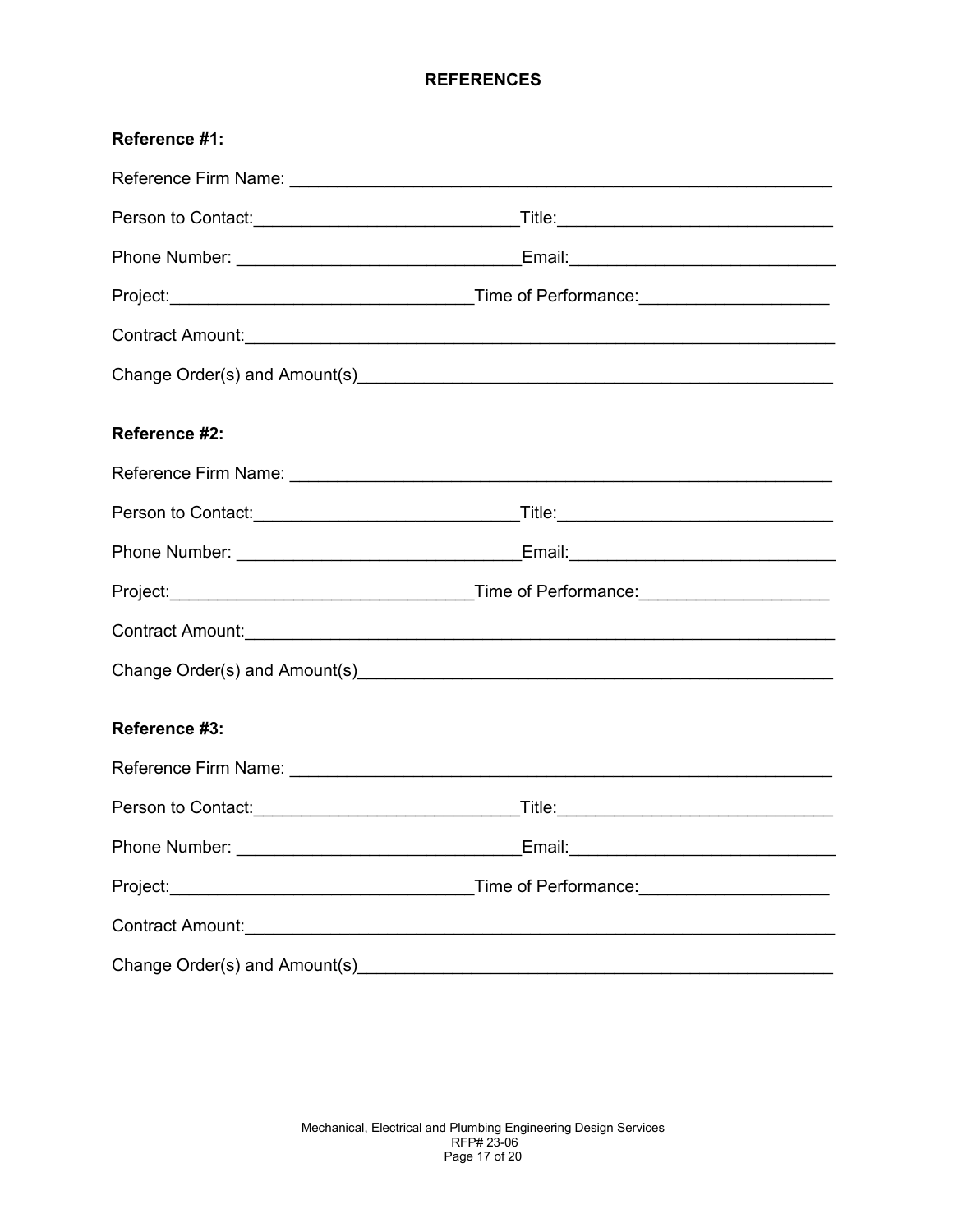#### **COLUMBIA ASSOCIATION MINORITY BUSINESS ENTERPRISE (MBE) INSTRUCTIONS**

**Solicitation Title/No.:** RFP 23-06 Mechanical, Electrical and Plumbing Engineering Design **Services** 

The Minority Business Enterprise (MBE) Form must be submitted with the bid/proposal. Failure to accurately complete and submit this form may deem the bid unresponsive or may determine that the proposal cannot be selected for contract award.

- 1. The Contractor shall attempt to achieve fifteen percent (15%) or greater participation from certified Minority Business Enterprise firms for the performance of this contract, in accordance with CA's organizational goal. This may be in the form of a prime or subcontractor participation.
- 2. The Contractor is encouraged to use a diverse group of subcontractors and suppliers from the various MBE classifications. All MBE firms must be certified as specified in the Minority Business Enterprise paragraph of this solicitation. Only certified MBE firms shall be counted toward this requirement. Firms may obtain a listing of certified Minority Business Enterprise firms from the Maryland Department of Transportation (MDOT) directory which can be found through the following link: <https://mbe.mdot.maryland.gov/directory/>
- 3. After Contract award, the Prime contractor will be required to submit a completed Subcontractor Tracking Form to Michael Bost [\(Michael.Bost@ColumbiaAssociation.org\)](mailto:Michael.Bost@ColumbiaAssociation.org) for the duration of the contract. A sample tracking sheet is shown below.

| <b><i><u><sup>SM</sup></u></i></b> Columbia                                                                                                                                                                                                                                    |                                                                                                                     |                              | <b>MBE Subcontractor Expenditure Tracking Form</b> |                        |                                                     |                                   |                          |                          |
|--------------------------------------------------------------------------------------------------------------------------------------------------------------------------------------------------------------------------------------------------------------------------------|---------------------------------------------------------------------------------------------------------------------|------------------------------|----------------------------------------------------|------------------------|-----------------------------------------------------|-----------------------------------|--------------------------|--------------------------|
| <b>Reporting Period</b>                                                                                                                                                                                                                                                        |                                                                                                                     | $10/1 - 10/31$               |                                                    |                        |                                                     |                                   |                          |                          |
|                                                                                                                                                                                                                                                                                | <b>Project Description:</b>                                                                                         | <b>Lake Elkhorn Dredging</b> |                                                    |                        | <b>Contract Start Date:</b>                         | 7/1/2021                          |                          |                          |
| <b>Prime Contractor:</b>                                                                                                                                                                                                                                                       |                                                                                                                     | <b>ABC Contractors</b>       |                                                    |                        | <b>Total Contract Amount:</b>                       | \$100,000,00                      |                          |                          |
|                                                                                                                                                                                                                                                                                |                                                                                                                     |                              |                                                    |                        | <b>Total MBE Sub-Contract Expenditures:</b>         | \$9,500.00                        |                          |                          |
|                                                                                                                                                                                                                                                                                |                                                                                                                     |                              | <b>MBE Participation</b>                           |                        |                                                     |                                   |                          |                          |
|                                                                                                                                                                                                                                                                                | <b>Total MBE %</b>                                                                                                  | <b>Hispanic</b>              | <b>African American</b>                            | Asian                  | <b>Disabled</b>                                     | Female                            |                          |                          |
| <b>Solicitation Goals</b>                                                                                                                                                                                                                                                      | 12.0%                                                                                                               | 7.0%                         | 0.0%                                               | 0.0%                   | 3.0%                                                | 2.0%                              |                          |                          |
| <b>Current Participation (Based)</b><br>on Expenditures)                                                                                                                                                                                                                       | 9.5%                                                                                                                | 6.0%                         | 0.0%                                               | 0.0%                   | 2.5%                                                | 1.0%                              |                          |                          |
| Subcontractor/Supplier's<br>Name                                                                                                                                                                                                                                               | <b>Description of Services/Supplies</b>                                                                             | <b>MBE Cert#</b>             | <b>Minority Status</b>                             | <b>Contract Amount</b> | <b>Total Amount Paid</b><br><b>Previous Periods</b> | <b>Amount Paid this</b><br>Period | <b>Total Amount Paid</b> | <b>Remaining Balance</b> |
| John Doe's Trucking                                                                                                                                                                                                                                                            | Haul Debris from Job Site to Dump                                                                                   | 34-986                       | н<br>$\overline{\phantom{a}}$                      | \$7,000.00             | \$5,000.00                                          | \$1,000.00                        | \$6,000.00               | \$1,000.00               |
| Jane Doe's Supplies                                                                                                                                                                                                                                                            | Gravel and Sand                                                                                                     | 22-639                       | D<br>$\overline{\phantom{a}}$                      | \$3,000.00             | \$2,000.00                                          | \$500.00                          | \$2,500.00               | \$500.00                 |
| <b>MD Rental Store</b>                                                                                                                                                                                                                                                         | <b>Equipment Rental</b>                                                                                             | 33-556                       | F.<br>$\overline{\phantom{a}}$                     | \$2,000.00             | \$500.00                                            | \$500.00                          | \$1,000.00               | \$1,000.00               |
|                                                                                                                                                                                                                                                                                |                                                                                                                     |                              | $\overline{\phantom{a}}$                           |                        |                                                     |                                   | \$0.00                   | \$0.00                   |
|                                                                                                                                                                                                                                                                                |                                                                                                                     |                              | $\overline{\phantom{a}}$                           |                        |                                                     |                                   | \$0.00                   | SO.00                    |
|                                                                                                                                                                                                                                                                                |                                                                                                                     |                              | $\check{\phantom{a}}$                              |                        |                                                     |                                   | \$0.00                   | \$0.00                   |
|                                                                                                                                                                                                                                                                                |                                                                                                                     |                              | $\overline{\phantom{a}}$                           |                        |                                                     |                                   | \$0.00                   | <b>SO.00</b>             |
|                                                                                                                                                                                                                                                                                |                                                                                                                     |                              | $\overline{\phantom{a}}$                           |                        |                                                     |                                   | \$0.00                   | <b>SO.00</b>             |
|                                                                                                                                                                                                                                                                                |                                                                                                                     |                              | $\;$                                               |                        |                                                     |                                   | \$0.00                   | \$0.00                   |
|                                                                                                                                                                                                                                                                                |                                                                                                                     |                              | $\overline{\phantom{a}}$                           |                        |                                                     |                                   | \$0.00                   | \$0.00                   |
|                                                                                                                                                                                                                                                                                |                                                                                                                     |                              | ٠                                                  |                        |                                                     |                                   | \$0.00                   | \$0.00                   |
|                                                                                                                                                                                                                                                                                |                                                                                                                     |                              | ٠                                                  |                        |                                                     |                                   | \$0.00                   | \$0.00                   |
|                                                                                                                                                                                                                                                                                |                                                                                                                     |                              | $\overline{\phantom{a}}$                           |                        |                                                     |                                   | \$0.00                   | <b>SO.00</b>             |
|                                                                                                                                                                                                                                                                                |                                                                                                                     |                              | $\;$                                               |                        |                                                     |                                   | \$0.00                   | \$0.00                   |
| <b>Certification Statements:</b><br>*** Total Amount Paid = Total Amount Paid in Previous Periods + Amount Paid in Current Period<br>I certify the information on this report is complete and accurate with respect to all subcontractors performing work on this<br>contract. |                                                                                                                     |                              |                                                    |                        |                                                     |                                   |                          |                          |
| <b>Signature of Contractor</b><br>Date                                                                                                                                                                                                                                         |                                                                                                                     |                              |                                                    |                        |                                                     |                                   |                          |                          |
| <b>Printed/Typed Name of Contractor</b>                                                                                                                                                                                                                                        |                                                                                                                     |                              |                                                    |                        |                                                     |                                   |                          |                          |
|                                                                                                                                                                                                                                                                                |                                                                                                                     |                              |                                                    |                        |                                                     |                                   |                          |                          |
| <b>Hispanic Owned</b>                                                                                                                                                                                                                                                          | н                                                                                                                   |                              |                                                    |                        |                                                     |                                   |                          |                          |
| African American Owned                                                                                                                                                                                                                                                         | AA.                                                                                                                 |                              |                                                    |                        |                                                     |                                   |                          |                          |
| Asian Owned<br><b>Disabled</b>                                                                                                                                                                                                                                                 | A<br>D                                                                                                              |                              |                                                    |                        |                                                     |                                   |                          |                          |
| Female Owned                                                                                                                                                                                                                                                                   | F                                                                                                                   |                              |                                                    |                        |                                                     |                                   |                          |                          |
|                                                                                                                                                                                                                                                                                | Certification code: The certification type that a firm's participation will be counted towards on this solicitation |                              |                                                    |                        |                                                     |                                   |                          |                          |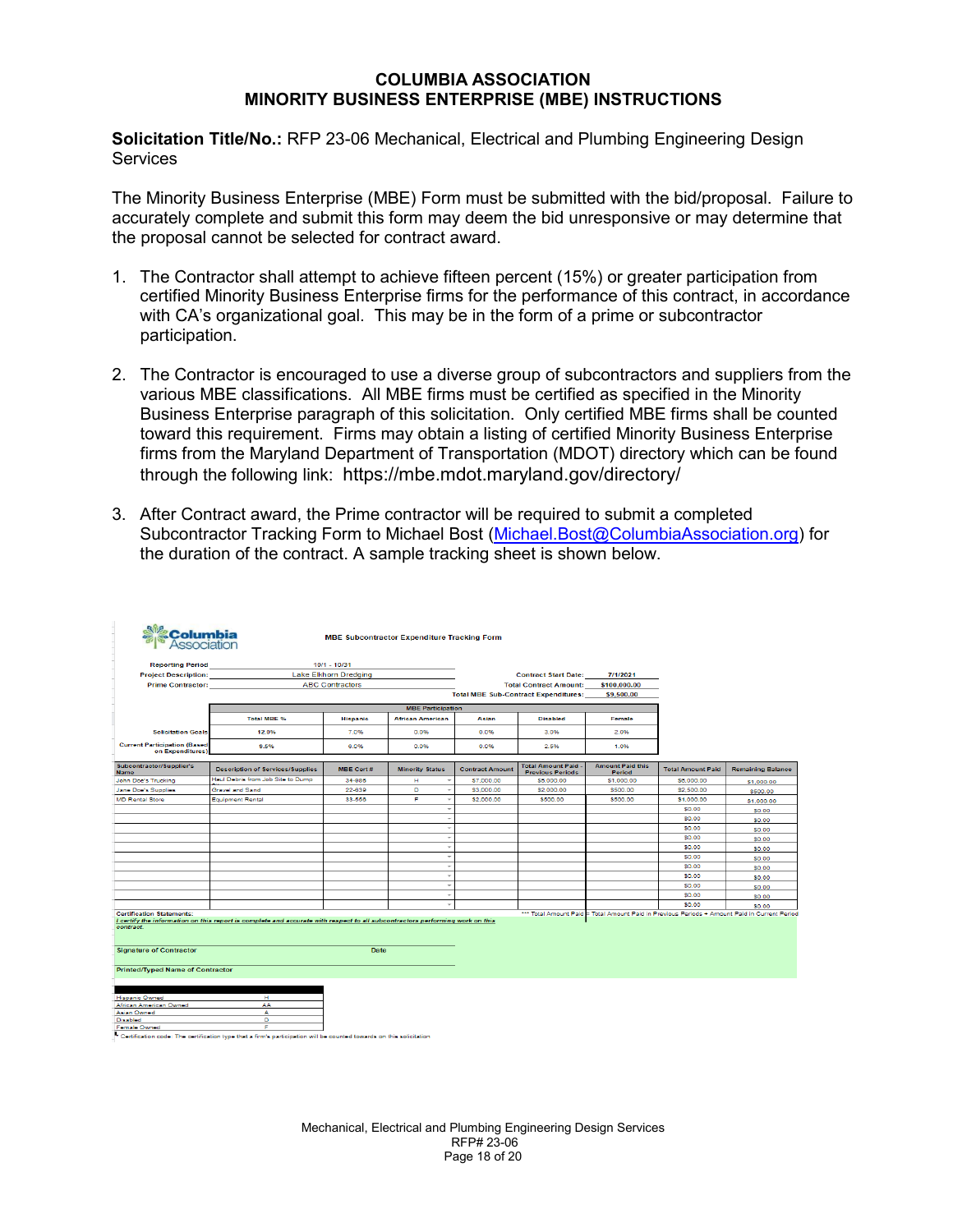### **COLUMBIA ASSOCIATION MINORITY BUSINESS ENTERPRISE (MBE) FORM**

**Solicitation Title/No.:** RFP 23-06 Mechanical, Electrical and Plumbing Engineering Design **Services** 

## **In connection with the bid/proposal submitted in response to Solicitation No. \_RFP 23-06\_, I affirm the following:**

☐ I acknowledge and intend to meet IN FULL the overall certified Minority Business Enterprise

(MBE) participation goal of fifteen percent (15%). For each MBE firm utilized, the proposer must provide the following information to include a copy of the MBE firm's certification documentation, the MBE firm's name, address and tax identification number.

| Total African American MBE Participation:         |   |
|---------------------------------------------------|---|
| Total Asian American MBE Participation:           |   |
| Total Hispanic American MBE Participation:        |   |
| Total Women-Owned MBE Participation:              |   |
| <b>Total Disabled MBE Participation:</b>          |   |
| Total MBE Participation (include all categories): |   |
| <b>Total Contract Value:</b>                      |   |
| <b>Total Percentage of MBE Participation</b>      | % |
| 0R                                                |   |

 $\Box$  After making good faith outreach efforts prior to making this submission, I conclude that I am unable to achieve the MBE participation goal. Firm must provide the name, business address and phone number of all Minority Business Enterprise firms that were contacted to provide goods or services under this contract. At least three firms must be listed.

| ⌒<br><u>. . </u> |  |  |
|------------------|--|--|
| ⌒<br><u>т</u>    |  |  |

I affirm that I have reviewed this form and certify that the information provided is true to the best of my knowledge, information and belief.

|                                                                                  | Date: __________________________ |
|----------------------------------------------------------------------------------|----------------------------------|
| Signature of Authorized Firm Representative: ___________________________________ |                                  |
|                                                                                  |                                  |
|                                                                                  |                                  |
|                                                                                  |                                  |